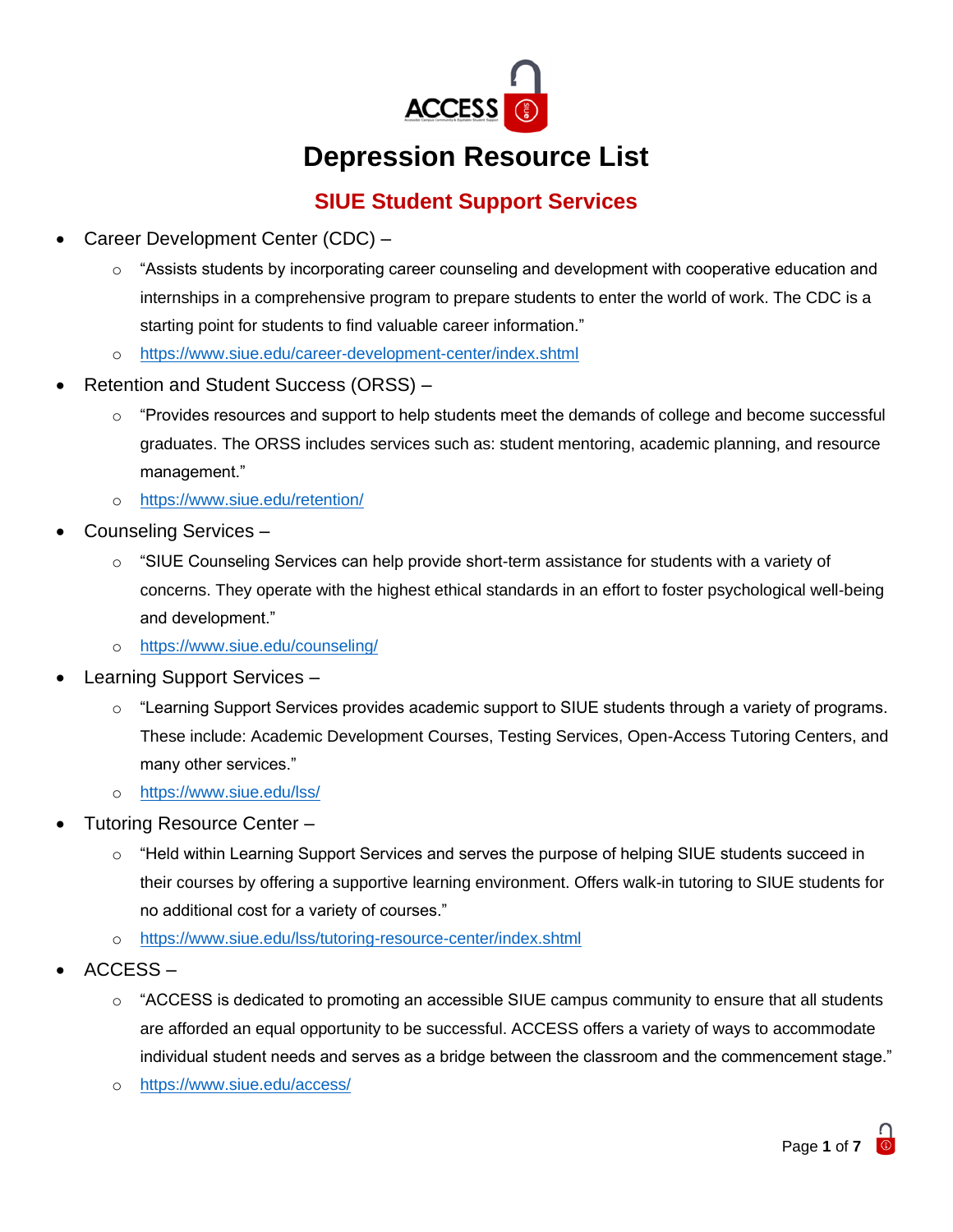## **Edwardsville & Madison County Resource Lists**

- Edwardsville Township Community Resource Directory
	- o [https://edwardsvilletownship.com/wp-content/uploads/2019/08/Edwardsville-Township-Community-](https://edwardsvilletownship.com/wp-content/uploads/2019/08/Edwardsville-Township-Community-Resource-Directory-2019-2020-2.pdf)[Resource-Directory-2019-2020-2.pdf](https://edwardsvilletownship.com/wp-content/uploads/2019/08/Edwardsville-Township-Community-Resource-Directory-2019-2020-2.pdf)
- **Madison County Community Resource Packet** 
	- o <http://roe41.org/pdffiles/MadisonCountyHomelessResources.pdf>

#### **Find Services & Support**

- Counselor Referrals Edwardsville & Surrounding Areas
	- $\circ$  This referral list is comprised of several counselors that treat various disorders in the Edwardsville and surrounding area. This list includes counselors with sliding scale or reduced fees.
	- o [https://drive.google.com/file/d/1mEXJWxBgkQ9l2EbkpolzK\\_0\\_ZG0cGfMy/view?usp=sharing](https://drive.google.com/file/d/1mEXJWxBgkQ9l2EbkpolzK_0_ZG0cGfMy/view?usp=sharing)
- Community Mental Health Referrals Edwardsville & Surrounding Areas
	- $\circ$  This referral list is comprised of several agencies that provide comprehensive mental health treatment in the Edwardsville and surrounding area. This list includes agencies with sliding scale and reduced fees.
	- o [https://drive.google.com/file/d/1eXnVVs6qPxrGoFB5Wh\\_WUiSLgB8X7mOx/view?usp=sharing](https://drive.google.com/file/d/1eXnVVs6qPxrGoFB5Wh_WUiSLgB8X7mOx/view?usp=sharing)
- Missouri Sliding Scale Counseling Agencies
	- o This referral list is comprised of several sliding scale counseling agencies in Missouri.
	- o <https://drive.google.com/file/d/1S17SuL8F6sVsJAl9JEbg8nTEyVLo3A2G/view?usp=sharing>
- Anxiety and Depression Association of America (ADAA)
	- o Find a support group.
	- o <https://adaa.org/supportgroups>
- NAMI Connection
	- $\circ$  "NAMI Connection is a weekly recovery support group for people living with mental illness in which people learn from each others' experiences, share coping strategies, and offer each other encouragement and understanding."
	- o <https://www.nami.org/Find-Your-Local-NAMI/Affiliate/Programs?classkey=a1x36000003TN9TAAW>
- Psychology Today
	- $\circ$  Use to find therapists, teletherapy, psychiatrists, treatment centers, and support groups near you.
	- o <https://www.psychologytoday.com/us/therapists>
- American Psychological Association
	- o Psychologist locator
	- o <https://locator.apa.org/>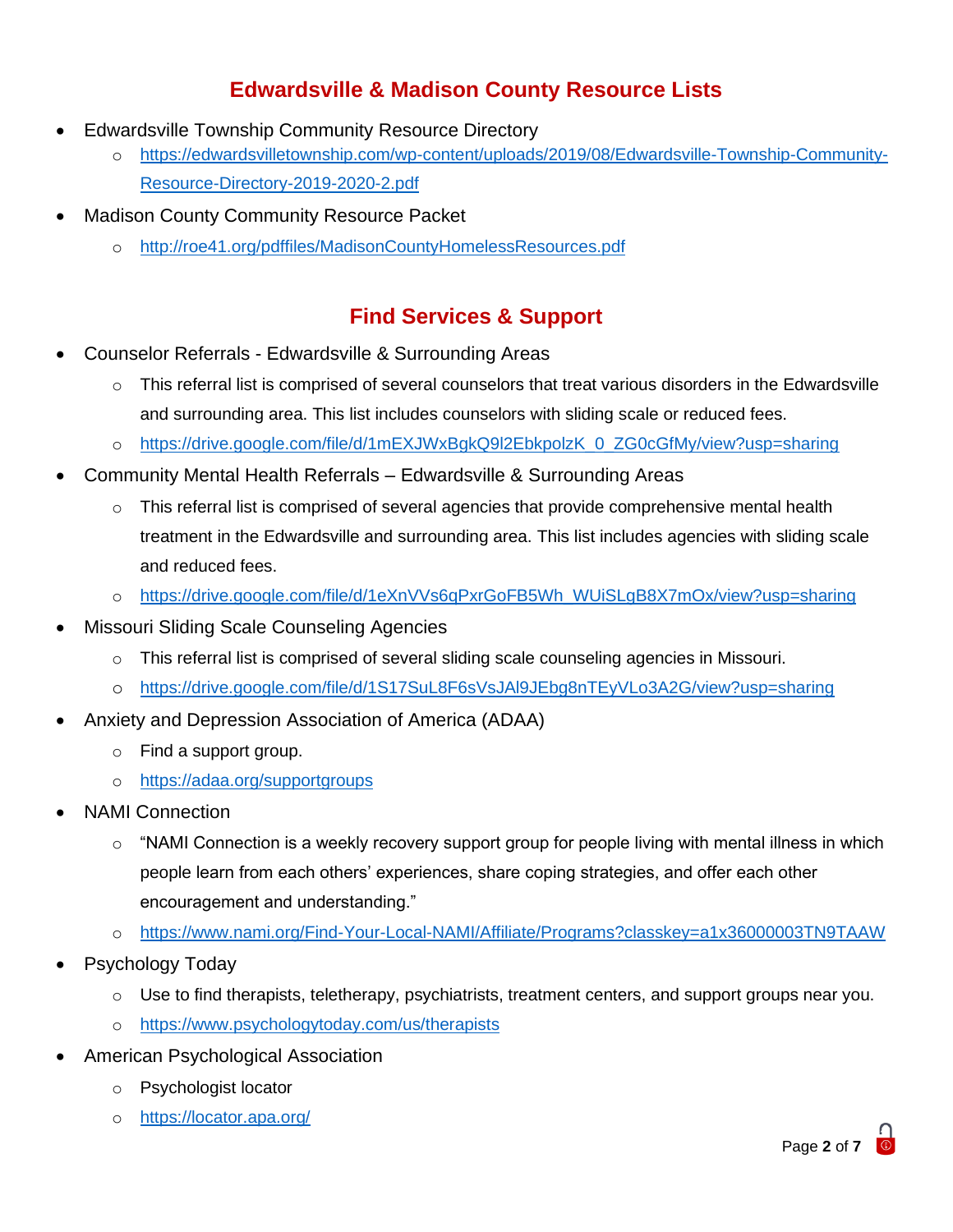### **Organizations - Resources & Hotlines**

- National Alliance on Mental Illness (NAMI)
	- o Contact the NAMI HelpLine
		- "The NAMI HelpLine is a free, nationwide peer-support service providing information, resource referrals and support to people living with a mental health condition, their family members and caregivers, mental health providers and the public."
		- Call 1-800-950-NAMI (6264), Monday through Friday, 10 a.m.–8 p.m., ET, or send an email to [info@nami.org.](mailto:info@nami.org)
	- o Find Help in a Crisis
		- "Connect with a trained crisis counselor to receive free, 24/7 crisis support via text message."
		- **E** Text NAMI to 741-741.
- Suicide Prevention Action Network (SPAN)
	- o National Suicide Prevention Lifeline
		- "Free and confidential support for people in distress, 24/7."
		- 1-800-273-TALK (8255)
- The American Foundation for Suicide Prevention (AFSP)
	- $\circ$  "Provides referrals to support groups and mental health professionals, resources on loss, and suicide prevention information."
		- 1-888-333-2377
- National Center for College Students with Disabilities (NCCSD)
	- o Clearinghouse & Resource Library
		- https://www.nccsdclearinghouse.org/
	- $\circ$  "Text 741741 when you are feeling depressed or suicidal. A crisis worker will text you back immediately and continue to text with you. It's free to ANYONE living in the U.S. and run by the Crisis Text Line."
- Substance Abuse and Mental Health Services Administration (SAMHSA)
	- o National Helpline
		- "Treatment referral and information, 24/7."
		- 1-800-662-HELP (4357)
- Depression and Bipolar Support Alliance (DBSA)
	- o <https://www.dbsalliance.org/>
	- o "Provides information on bipolar disorder and depression, offers in-person and online support groups and forums."
		- 1-800-826-3632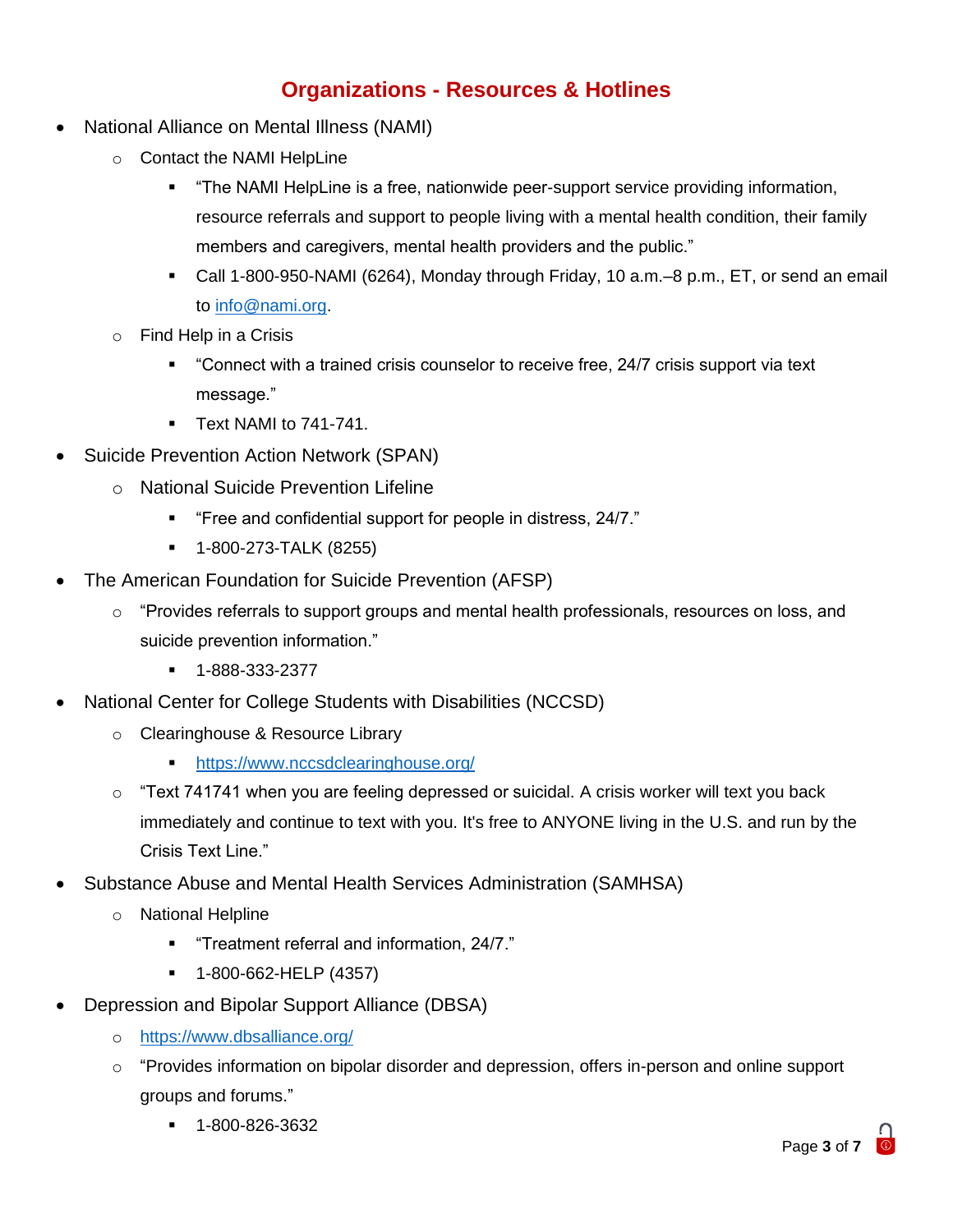### **Assistive Technology Tools**

#### **Mobile Phone Applications –**

- Calm Harm (iOS)
	- $\circ$  "Calm Harm provides tasks to help you resist or manage the urge to self-harm. If you want to you can set a password so that it's completely private. The app then provides you with four categories of tasks to help you surf the urge. 'Distract' helps in learning self-control; 'Comfort' helps you care rather than harm; 'Express Yourself' gets those feelings out in a different way and 'Release' provides safe alternatives to self-injury. There is also a 'Breathe' category to help calm and get back in control."
- Depression CBT Self-Help Guide (Andriod)
	- $\circ$  "Uses cognitive behavioral therapy techniques to help users understand the severity of their depression and offer articles on positive thoughts and behavior."
- Happify (iOS & Android)
	- $\circ$  "Various engaging games, activity suggestions, gratitude prompts and more to train your brain as if it were a muscle, to overcome negative thoughts."
- Headspace (iOS & Android)
	- $\circ$  "Learn the skills of mindfulness and meditation by using this app for just a few minutes per day. You gain access to hundreds of meditations on everything from stress and anxiety to sleep and focus."
- MoodTools (iOS & Android)
	- $\circ$  "Helpful videos that can improve your mood and behavior, log and analyze your thoughts using Cognitive Behavioral Therapy (CBT) principles, develop a suicide safety plan and more."
- Positive Thinking (Android)
	- $\circ$  "Gives users access to a plethora of quotes and motivational words designed to get people through their depressive episode."
- ThinkUp: Positive Affirmations & Motivation (iOS)
	- $\circ$  "Allows users to record and store their own voice. The voice recordings are designed to be about positive thoughts and affirmations. When a user is feeling down they can listen to the recordings to assist in changing their mood."
- What's Up (iOS & Android)
	- $\circ$  "Use the positive and negative habit tracker to maintain your good habits, and break those that are counterproductive. Includes a "Get Grounded" page, which contains over 100 different questions to pinpoint what you're feeling, and the "Thinking Patterns" page, which teaches you how to stop negative internal monologues."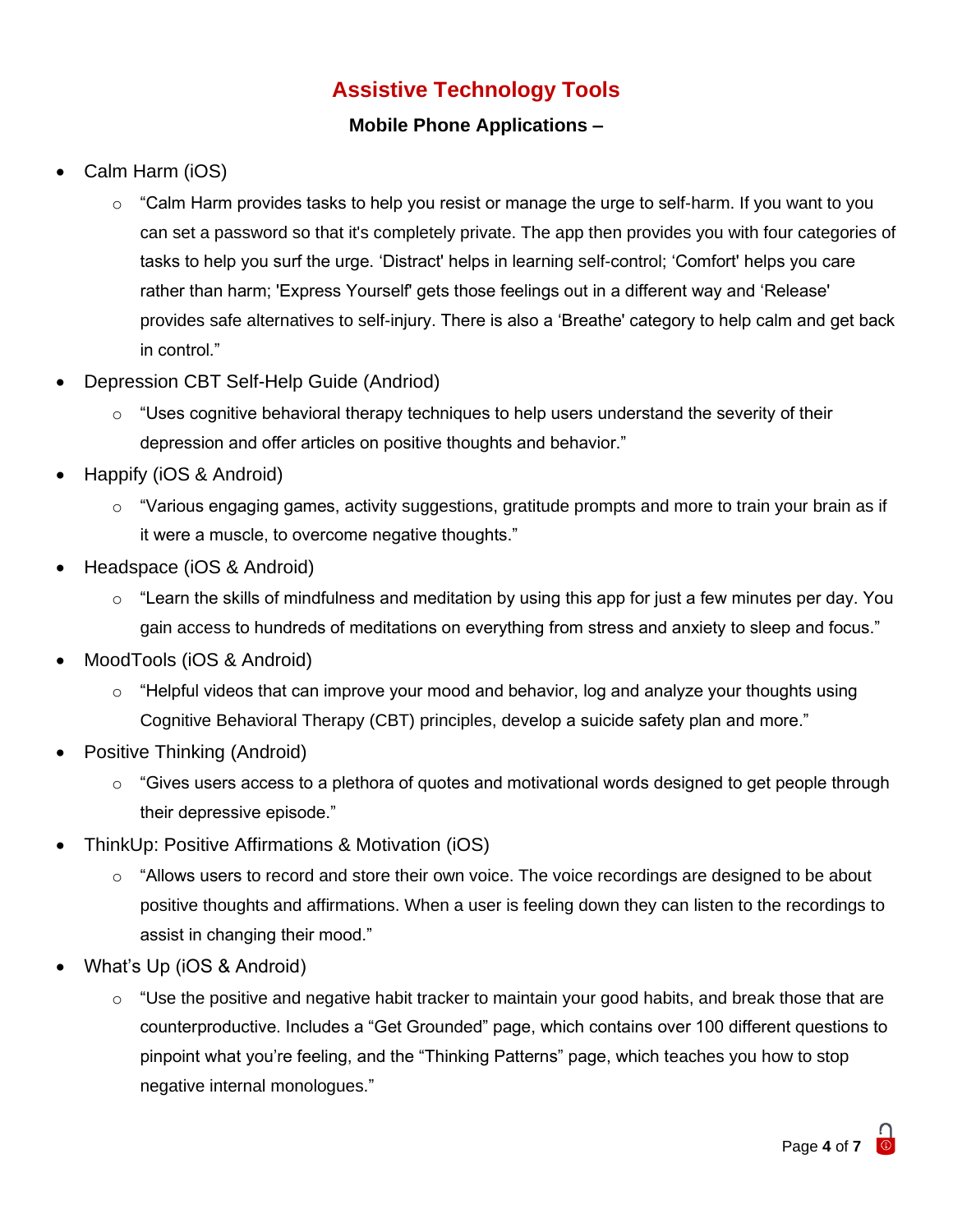### **Self-Help Resources**

#### **University of Michigan –**

- Depression Center Toolkit
	- o Toolkit Overview/Instructions
		- <https://ummentalhealth.info/toolkit-download/pdf/DepressionCenterToolkitOverview.pdf>
	- o Link for Depression Center Toolkit
		- **•** <https://www.depressioncenter.org/depression-toolkit>

#### **Therapist Aid Worksheets –**

- *Coping Skills: Depression* 
	- $\circ$  "When used correctly, coping skills can reduce the symptoms of depression, and improve wellbeing. Depending on the coping skill, they can be used during a difficult moment to quell negative thoughts, or consistently every day to gradually improve mood. The Coping Skills: Depression worksheet describes four research-supported techniques to alleviate symptoms of depression."
	- o <https://www.therapistaid.com/worksheets/coping-skills-depression.pdf>
- *Sleep Hygiene Handout*
	- $\circ$  "Insomnia and other sleep issues are common among those with mental illness, and their correction can be a key part of recovery. Use this Sleep Hygiene Handout to educate yourself about basic sleep tips."
	- o English <https://www.therapistaid.com/worksheets/sleep-hygiene-handout.pdf>
	- o Spanish <https://www.therapistaid.com/worksheets/sleep-hygiene-handout-spanish.pdf>
- *Mental Health Benefits of Exercise*
	- $\circ$  "The first page of this worksheet lists the mental illnesses that can benefit from exercise, it provides examples of healthy workouts, and it gives tips to help people follow through with their goal. The second page of this printout provides a template for individuals to begin planning when and how they would like to begin their exercise routine."
	- o English <https://www.therapistaid.com/worksheets/mental-health-exercise-benefits.pdf>
	- o Spanish <https://www.therapistaid.com/worksheets/mental-health-exercise-benefits-spanish.pdf>
- *How to Practice Mindfulness Meditation*
	- $\circ$  "Research has linked mindfulness with numerous benefits to mental well-being. The Mindfulness Meditation worksheet provides all the information you will need to begin practicing mindfulness on your own. Posture, breathing, and the handling of a wandering mind are covered in simple terms."
	- o English <https://www.therapistaid.com/worksheets/how-to-practice-mindfulness-meditation.pdf>
	- o Spanish [https://www.therapistaid.com/worksheets/how-to-practice-mindfulness-meditation](https://www.therapistaid.com/worksheets/how-to-practice-mindfulness-meditation-spanish.pdf)[spanish.pdf](https://www.therapistaid.com/worksheets/how-to-practice-mindfulness-meditation-spanish.pdf)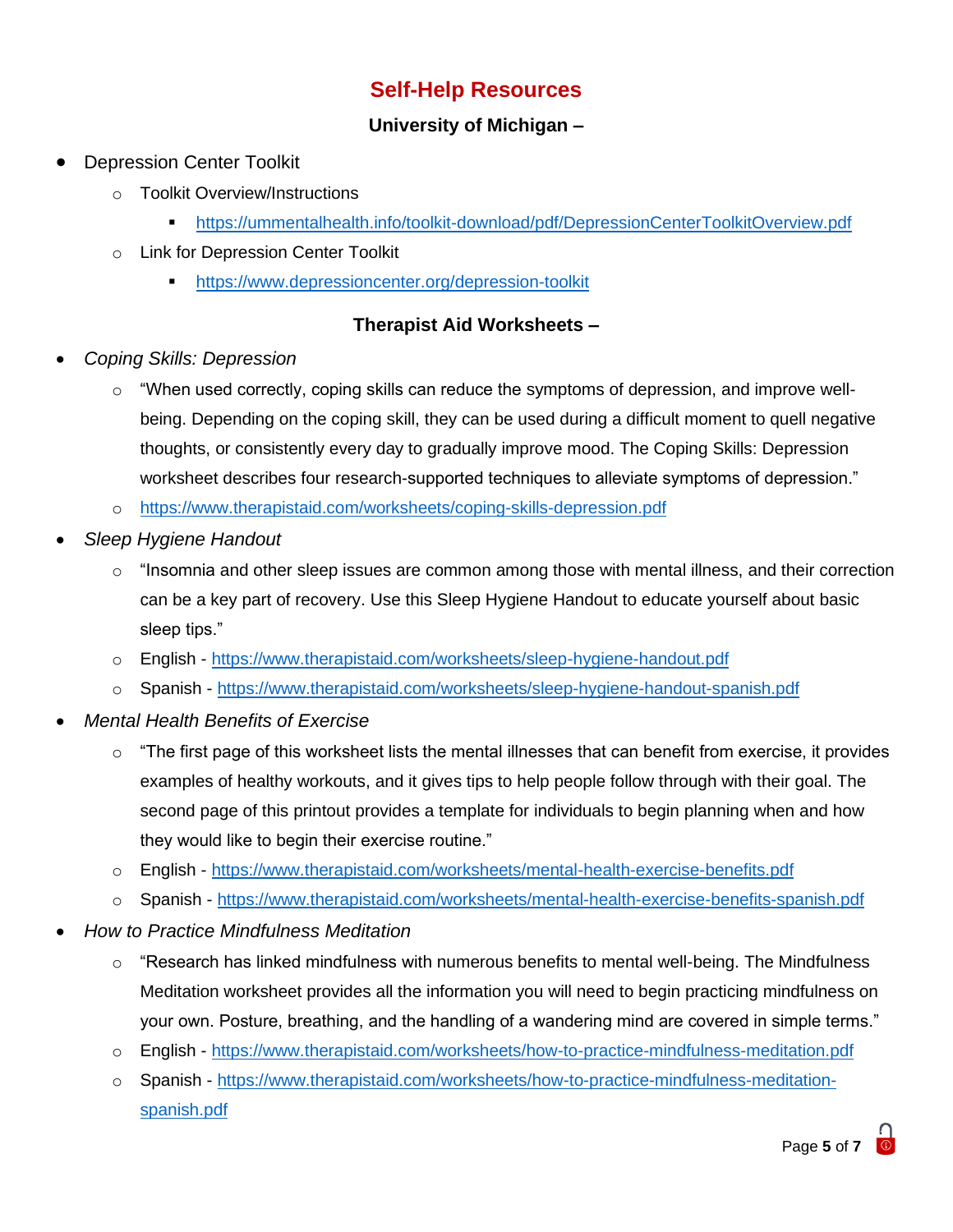#### • *Additional Mindfulness Exercises*

- o "Includes mindfulness meditation, body scan, mindful eating, and five senses."
- o English <https://www.therapistaid.com/worksheets/mindfulness-exercises.pdf>
- o Spanish <https://www.therapistaid.com/worksheets/mindfulness-exercises-spanish.pdf>

#### • *Gratitude Exercises*

- $\circ$  "Research in positive psychology indicates that those who practice gratitude have lower selfreported levels of depression and stress, and they're more satisfied with their social relationships. Not only that, but the effects can be long-lasting. This worksheet summarizes a few exercises to help you begin practicing gratitude."
- o English <https://www.therapistaid.com/worksheets/gratitude-exercises.pdf>
- o Spanish <https://www.therapistaid.com/worksheets/gratitude-exercises-spanish.pdf>
- *Gratitude Journal*
	- $\circ$  "Gratitude journals are a popular and effective intervention. The goal is to increase our focus on positive experiences, which improves well-being. The Gratitude Journal worksheet begins with a one-page info sheet, followed by several pages for journaling practice. The info portion of the handout explains the positive benefits of gratitude, tips and instructions for keeping a good journal, and a series of prompts."
	- o English <https://www.therapistaid.com/worksheets/gratitude-journal.pdf>
	- o Spanish <https://www.therapistaid.com/worksheets/gratitude-journal-spanish.pdf>
- *Positive Journal* (Similar to gratitude journal but briefer)
	- o "Research tells us that frequent journaling can have positive effects on mood. Each day, write three brief entries, as short as one sentence each, describing something positive that happened. Entries don't have to be groundbreaking. They might be as simple as having a good dinner or going for a relaxing walk. When you're struggling, use this worksheet to help yourself see the positive in your life."
	- o English <https://www.therapistaid.com/worksheets/positive-journal.pdf>
	- o Spanish <https://www.therapistaid.com/worksheets/positive-journal-spanish.pdf>
- *Challenging Negative Thoughts*
	- $\circ$  "Use this worksheet to challenge your negative thoughts and self-talk. You will be asked to take a step back and consider your situation and thoughts from a new perspective, such as that from a friend. Each question is designed to help you look at your negative thoughts more objectively."
	- o English <https://www.therapistaid.com/worksheets/challenging-negative-thoughts.pdf>
	- o Spanish <https://www.therapistaid.com/worksheets/challenging-negative-thoughts-spanish.pdf>